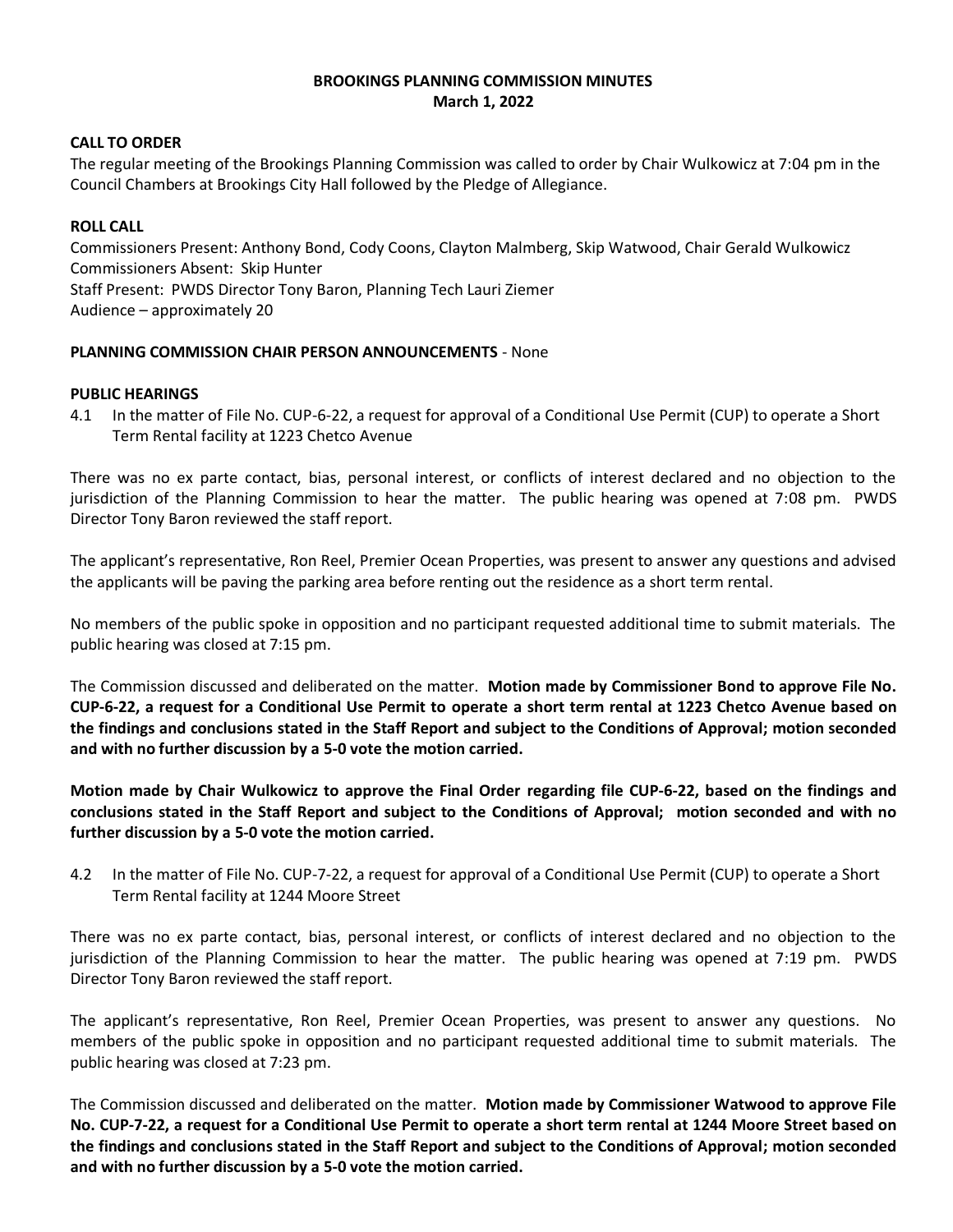**Motion made by Chair Wulkowicz to approve the Final Order regarding file CUP-7-22, based on the findings and conclusions stated in the Staff Report and subject to the Conditions of Approval; motion seconded and with no further discussion by a 5-0 vote the motion carried.**

4.3 In the matter of File No. CUP-8-22, a request for approval of a Conditional Use Permit (CUP) to operate a Short Term Rental facility at 1115 Sandy Lane

There was no ex parte contact, bias, personal interest, or conflicts of interest declared and no objection to the jurisdiction of the Planning Commission to hear the matter. The public hearing was opened at 7:24 pm. PWDS Director Tony Baron reviewed the staff report. Neighbors written concerns were entered into the public record.

The applicant/owners, James & Jael Tanti were not present.

Ramona Wilson, 1106 Sandy Lane, Brookings spoke in opposition, advising the applicants were in violation of the neighborhood CCR's by building an unapproved fence and operating a short term rental as a business.

Lance Buckley, 1108 Sandy Lane, Brookings spoke in opposition, concerned about the number of short term rentals taking away from long term rentals and the violating of the neighborhood CCR's .

James Furman, 1110 Sandy Lane, Brookings spoke in opposition, citing approval for a short term rental would have adverse effects on the neighbors, decrease property values, increase transient occupancy and questioned the property manager's availability.

Jeanette Furman, 1110 Sandy Lane, Brookings spoke in opposition, citing approval is a detriment to residents and only benefits the applicant.

No participant requested additional time to submit materials. The public hearing was closed at 7:55 pm.

The Commission discussed and deliberated on the matter. Commissioners advised that the neighborhood CCR's are not enforced by the City and recourse is through civil action by the homeowners. Tony Baron mentioned study conducted in February with the Police Department on the number of complaints made against short term rentals in the last six years which revealed five complaints were received, with only two of them being for a loud party, and both calls referring to the same property. Condition of Approval does allow for revocation of a CUP if multiple complaints are received, and to date Planning Commission has not had a hearing for revocation. Instances of adverse effects on neighborhoods because of a short term rental could not be determined. **Motion made by Commissioner Bond to approve File No. CUP-8-22, a request for a Conditional Use Permit to operate a short term rental at 1115 Sandy Lane based on the findings and conclusions stated in the Staff Report and subject to the Conditions of Approval; motion seconded and with no further discussion by a 3-0 vote the motion carried, with Commissioner Malmberg and Coons voting against.**

**Motion made by Chair Wulkowicz to approve the Final Order regarding file CUP-8-22, based on the findings and conclusions stated in the Staff Report and subject to the Conditions of Approval; motion seconded and with no further discussion by a 3-0 vote the motion carried, with Commissioner Malmberg and Coons voting against.**

4.4 In the matter of File No. CUP-9-22, a request for an existing church to operate a benevolent meal services facility at 1600 Chetco Avenue, Brookings Nazarene Church

There was no ex parte contact, bias, personal interest, or conflicts of interest declared and no objection to the jurisdiction of the Planning Commission to hear the matter. The public hearing was opened at 8:02 pm. PWDS Director Tony Baron reviewed the staff report.